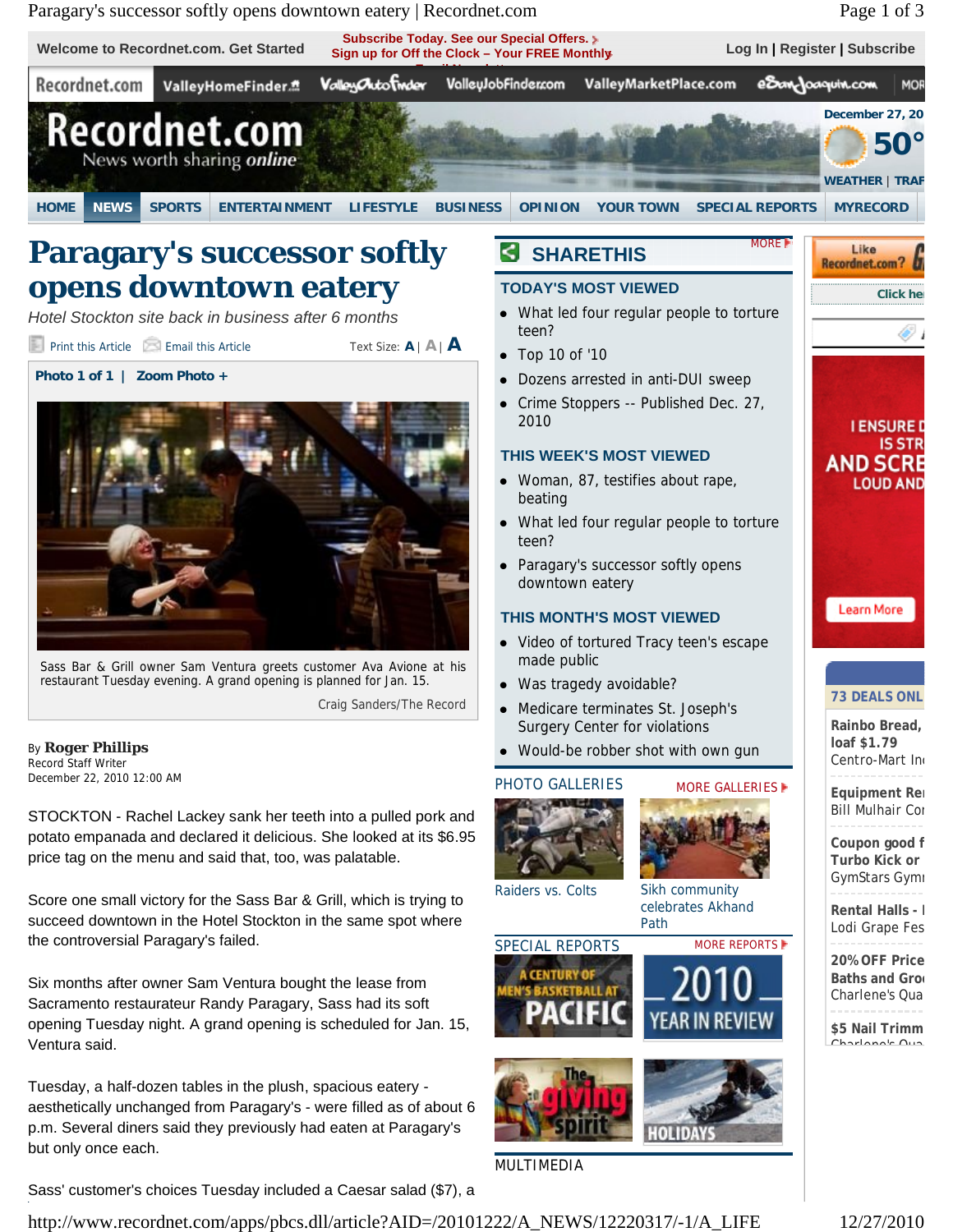Paragary's successor softly opens downtown eatery | Recordnet.com Page 2 of 3

Copyright © 2010 San Joaquin Media Group, a division of Dow Jones Local Media Group. All Rights Reserved. Privacy Policy and "We've tried to make sure there are plenty of items under \$15," Ventura said.

Sass did not serve alcohol Tuesday; Ventura said he expects the restaurant's liquor license to be in place today.

Sass will be open for dinner again tonight and Thursday, for lunch Friday, then will close through the holiday weekend before opening again for dinner Tuesday.

Eventually, Ventura said, he plans to be open seven days a week for lunch and dinner - and he added that he believes his restaurant's cuisine will develop a following.

"There's a little more excitement in our menu" than Paragary's, he said.

Also, there's less drama surrounding Sass. Paragary's became for some in the community a lightning rod for the excesses of downtown redevelopment after the city's lease provided it with \$2.5 million worth of free rent over five years. Those who disapproved stayed away in droves.

Ventura said he spent recent months courting the Stockton business community, and he is relying on social media such as Facebook and Twitter to promote Sass, at least in its early days.

Lackey said an early-morning Facebook session drew her and her husband, George, to Sass for its opening. George Lackey seemed impressed.

"The prices are good," he said. "And the building is beautiful inside."

Contact Roger Phillips at (209) 546-8299 or rphillips@recordnet.com. Visit his blog at recordnet.com/phillipsblog.

HOME





### READER INTERACTION

Read our blogs written by Record staff.

Santa Claus brings merriment to

OPYYEN FAIT | CONTACTUS | ADVERTISE | ABOUTUS

- Send us your snapshots.
- Submit events for our online calendar.
- Sign up for text-message alerts
- Sign up for e-mail alerts
- Write a letter to the editor.
- Have a story idea? Tell us about it!



#### 2011 Ford I **BIG VALLEY** LINCOLN ME

Sho



**Dental Assistan** Stockton, CA Clas





The Reco **More Detai** 

**Pacific Compo** They really ca

more